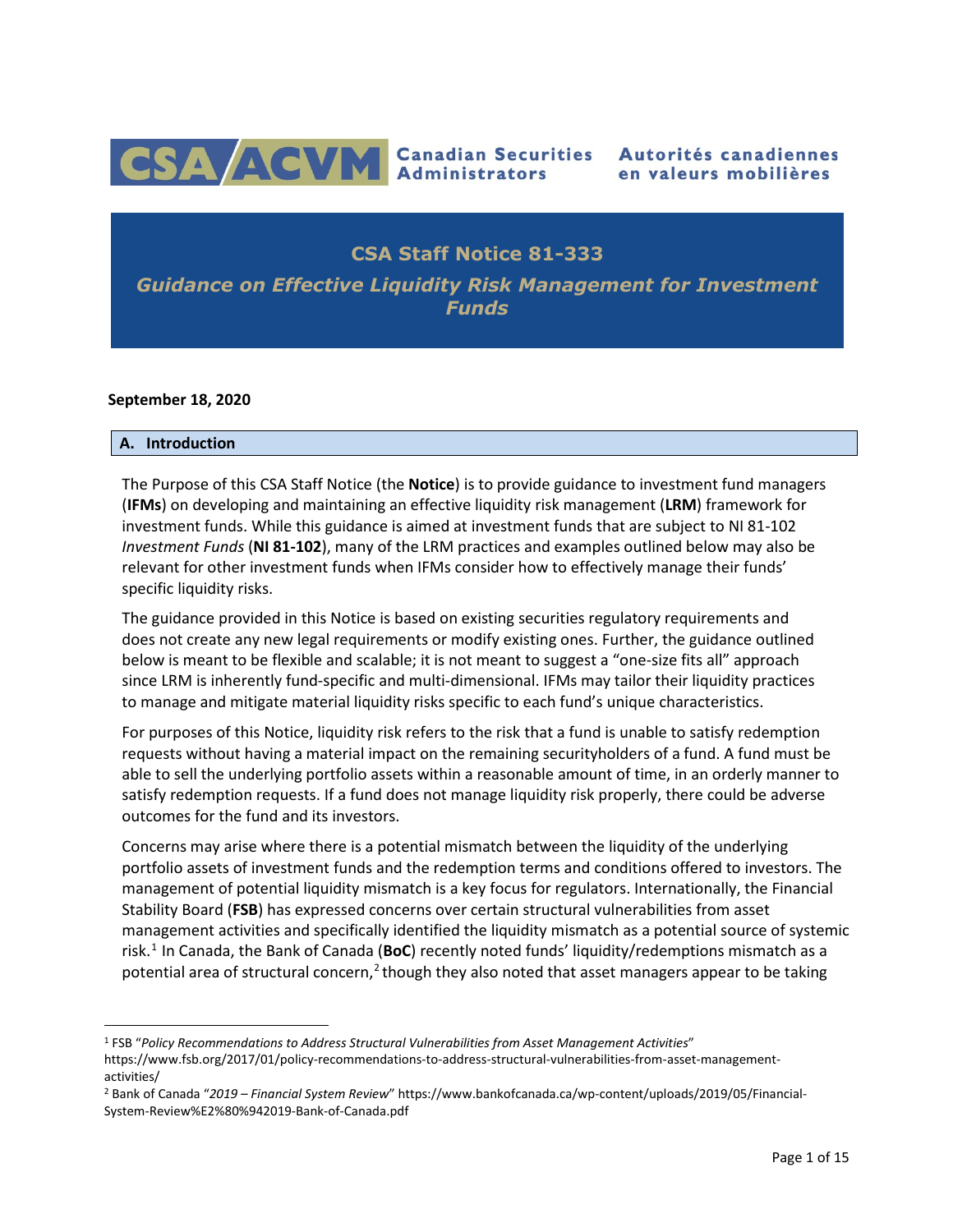measures to mitigate the impact of a decline in liquidity on the financial system.<sup>[3](#page-1-0)</sup>

Considering these global developments and heightened awareness around LRM in the asset management sector generally, staff of the Canadian Securities Administrators (**Staff** or **We**) are providing guidance in this Notice regarding effective LRM practices for investment funds. We encourage investment funds, IFMs and portfolio managers to review this Notice.

## *Purpose*

This Notice:

- briefly summarizes certain key international securities regulatory developments and the Canadian securities regulatory framework in this area, and
- provides relevant and practical guidance for Canadian investment funds and their managers to support development and maintenance of a robust, effective LRM framework that considers normal and stressed market conditions.

Investment funds vary in terms of size, structure, investment objectives and strategies, investor base, underlying portfolio assets and other fund characteristics, all of which may impact the specific liquidity risks facing the fund. What may be considered a material liquidity risk for one fund, may not be material for another fund. Accordingly, there are different approaches to effectively manage liquidity risk, according to each fund's characteristics. The guidance provided in this Notice is not meant to suggest or endorse a "one size fits all" approach to LRM.

Any examples provided herein are for illustrative purposes only and not meant to be exhaustive of all potential scenarios or approaches to LRM.

## **B. Key international securities regulatory developments and the Canadian framework**

## *International regulatory landscape*

In recent years, both the FSB and the International Organization of Securities Commissions (**IOSCO**) have published policy recommendations and guidance pertaining to LRM in the asset management sector. In January 2017,the FSB published "*Policy Recommendationsto Address Structural VulnerabilitiesfromAsset Management Activities*" (the **2017 FSB Policy Recommendations**). [4](#page-1-1) As noted above, the 2017 FSB Policy Recommendations identified a "liquidity mismatch between fund investments and redemption terms and conditions…" as a potential source of structural vulnerability arising from asset management activities and asked IOSCO to review its existing guidance in this area and, as appropriate, enhance it.

The BoC also noted that asset managers are, however, aware that market liquidity may be less reliable than in the past and have indicated that they are altering their portfolio management strategies to prepare for periods of low liquidity, which should mitigate the impact of a decline in liquidity on the financial system.

<span id="page-1-1"></span><sup>4</sup> See footnote 2.

<span id="page-1-0"></span> <sup>3</sup> The BoC noted that:

*Open-ended mutual funds that have large holdings of corporate bonds have grown significantly in the past decade and that such funds offer daily redemptions to investors but hold assets that may be difficult to sell on short notice. If many investors were to withdraw simultaneously, these funds might be forced to quickly sell bonds to honor their commitments, potentially decreasing liquidity in the bond market. A decrease in liquidity could have negative consequences for both bondholders and bond issuers, which could amplify the effect of an adverse shock on the financial system.*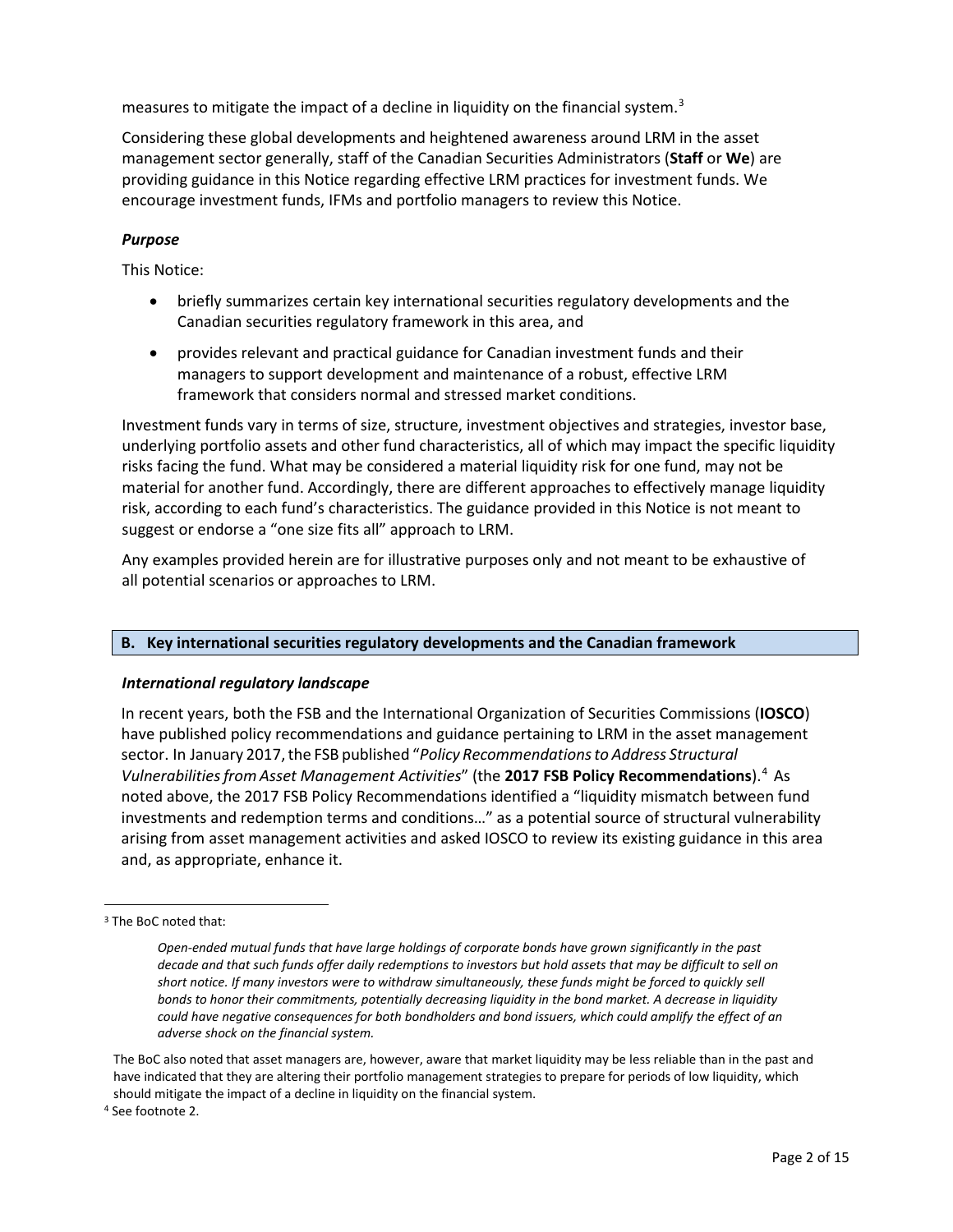In February 2018, following an extensive public consultation exercise, IOSCO issued a report entitled "*Recommendations for Liquidity Risk Management for Collective Investment Schemes - Final Report"*  (the **2018 IOSCO LRM Recommendations**). [5](#page-2-0) The 2018 IOSCO LRM Recommendations emphasize that throughout the entire lifecycle of the fund, there should be an appropriate alignment between underlying portfolio assets and redemption terms. IOSCO noted that these recommendations are directed at preventing liquidity and redemption mismatches from arising in the first place, rather than just mitigating problems as they crystallize.

## *Domestic regulatory landscape*

Under the Canadian securities regulatory regime, IFMs have a general statutory obligation to:

- exercise the powers and discharge the duties of their office honestly, in good faith and in the best interests of the investment fund, and
- exercise the degree of care, diligence and skill that a reasonably prudent person would exercise in the circumstances.<sup>[6](#page-2-1)</sup>

### (the **IFM Statutory Conduct Standard)**.

In exercising their duties under the IFM Statutory Conduct Standard, it is both in the best interest of the fund and prudent for IFMs to consider investor redemptions and fund liquidity when designing the fund's operation and managing the fund's assets.

Both NI 81-102 and NI 31-103 *Registration Requirements, Exemptions and Ongoing Registrant Obligations* (**NI 31-103**) also contain provisions which are relevant to LRM and the roles and responsibilities of IFMs in managing liquidity risk.<sup>[7](#page-2-2)</sup> As a fund's liquidity risk is a risk associated with the business of the fund, section 11.1 of NI 31-103 requires a registered firm to have policies and procedures, that establish a system of controls and supervision sufficient to address such risk. In addition, Part 3.3.1 of Companion Policy 81-102CP states that the CSA expects an IFM to establish an effective LRM policy that considers the liquidity of the types of assets in which the investment fund will be invested and the fund's obligations and other liabilities. It also states our view that the IFMs should regularly measure, monitor and manage the liquidity of the investment fund's underlying portfolio assets, keeping in mind the time to liquidate each underlying portfolio asset, the price the asset may be sold at and the pattern of redemption requests.

Lastly, in Ontario, Ontario Securities Commission staff (**OSC Staff**) have conducted continuous disclosure reviews of fund practices relating to portfolio liquidity and have provided certain LRM guidance and recommendations based on staff's observations from these reviews.<sup>[8](#page-2-3)</sup>

<span id="page-2-0"></span> <sup>5</sup> http[s://www.iosco.org/library/pubdocs/pdf/IOSCOPD590.pdf.](http://www.iosco.org/library/pubdocs/pdf/IOSCOPD590.pdf) The 2018 IOSCO LRM Recommendations were followed by a second Final Report entitled "*Open-ended Fund Liquidity and Risk Management – Good Practices and Issues for Consideration*", which provides a list of market best practices to address LRM (see[: https://www.iosco.org/library/pubdocs/pdf/IOSCOPD591.pdf\)](https://www.iosco.org/library/pubdocs/pdf/IOSCOPD591.pdf). IOSCO also issued a July 2019 statement on its 2018 IOSCO LRM Recommendations, noting why they provide a comprehensive framework for addressing liquidity risk (see[: https://www.iosco.org/news/pdf/IOSCONEWS539.pdf\)](https://www.iosco.org/news/pdf/IOSCONEWS539.pdf).<br><sup>6</sup> For example, see s.116 of the *Securities Act* (Ontario) (the OSA), s. 159.3 of the *Securities Act* (Quebec), s.125 of th

<span id="page-2-1"></span>*Act* (British Columbia), s.54(3) of the *Securities Act* (New Brunswick), s. 33.1(1) of the *Securities Act* (Saskatchewan), and s.75.2(3) of the *Securities Act* (Alberta).

<span id="page-2-2"></span><sup>&</sup>lt;sup>7</sup> See for example, s. 2.4 of NI 81-102 for restrictions concerning illiquid assets, s. 2.18 of NI 81-102 for money market funds and s.11.1 of NI 31-103 for compliance systems of registered firms.<br><sup>8</sup> See OSC Staff Notice 81-727 *Report on Staff's Continuous Disclosure Review of Mutual Fund Practices Relating to Portfolio* 

<span id="page-2-3"></span>*Liquidity* (**OSC SN 81-727**). This review was undertaken based on OSC Staff's observations that, while the mutual fund industry consists largely of funds focused on traditional asset classes, such as equities and investment grade debt, there was an increase in fund offerings with asset classes that may have higher liquidity risk. OSC SN 81-727 provided a summary of the results of the continuous disclosure review and also contained a number of recommendations based on OSC Staff's observations at that time.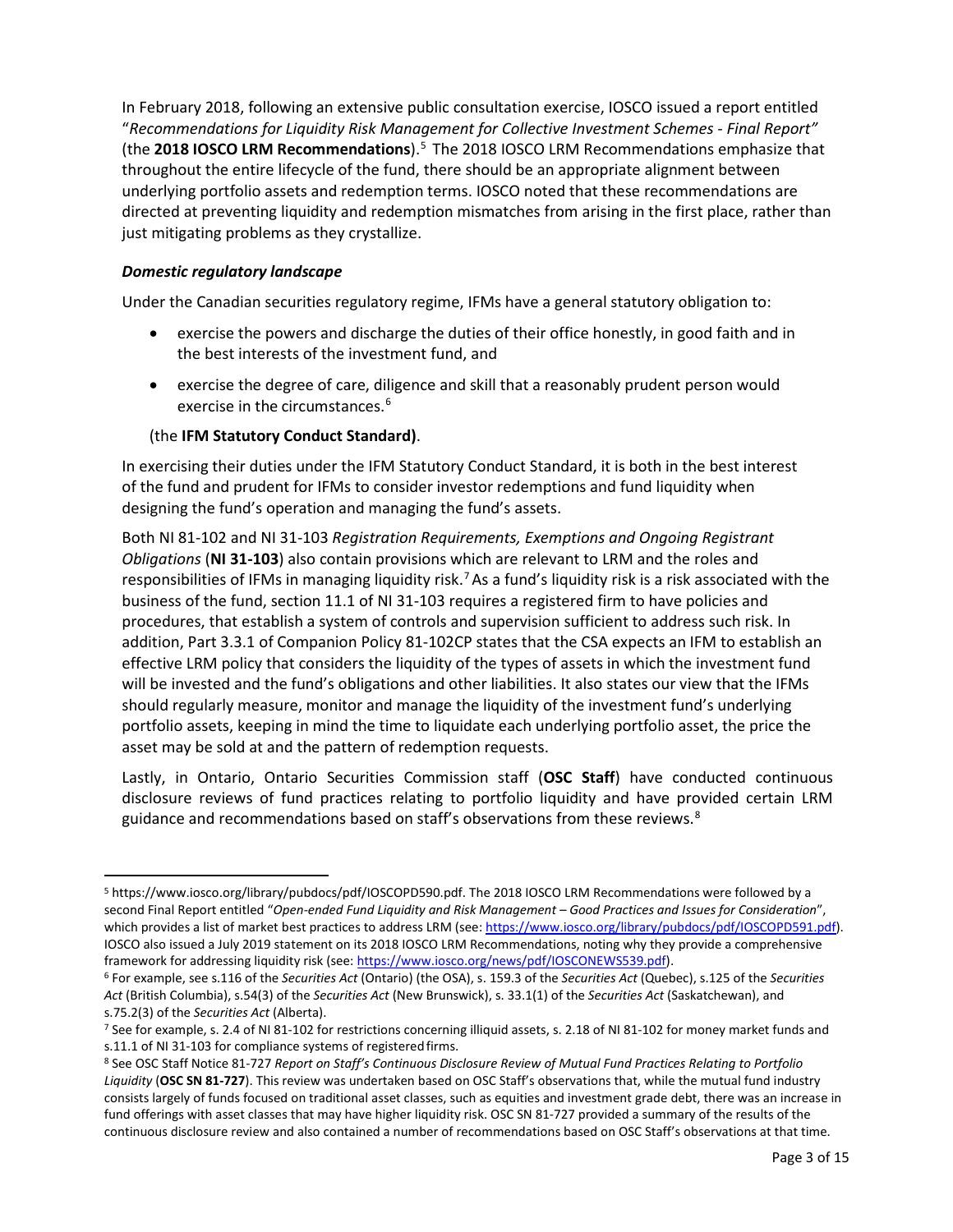### **C. Elements of an Effective LRM Framework**

The LRM process forms a critical part of the broader total risk management process for investment funds. The following guidance is intended to identify key elements of an effective LRM framework and further discusses how each of these elements is relevant to developing and maintaining an effective LRM framework for investment funds.

A robust and effective LRM framework should include the following key areas (see also Figure 1):

- Strong and effective governance
- Creation and ongoing maintenance
- Stress testing
- Disclosure of liquidity risks
- Use of LRM tools to manage potential and actual liquidity issues

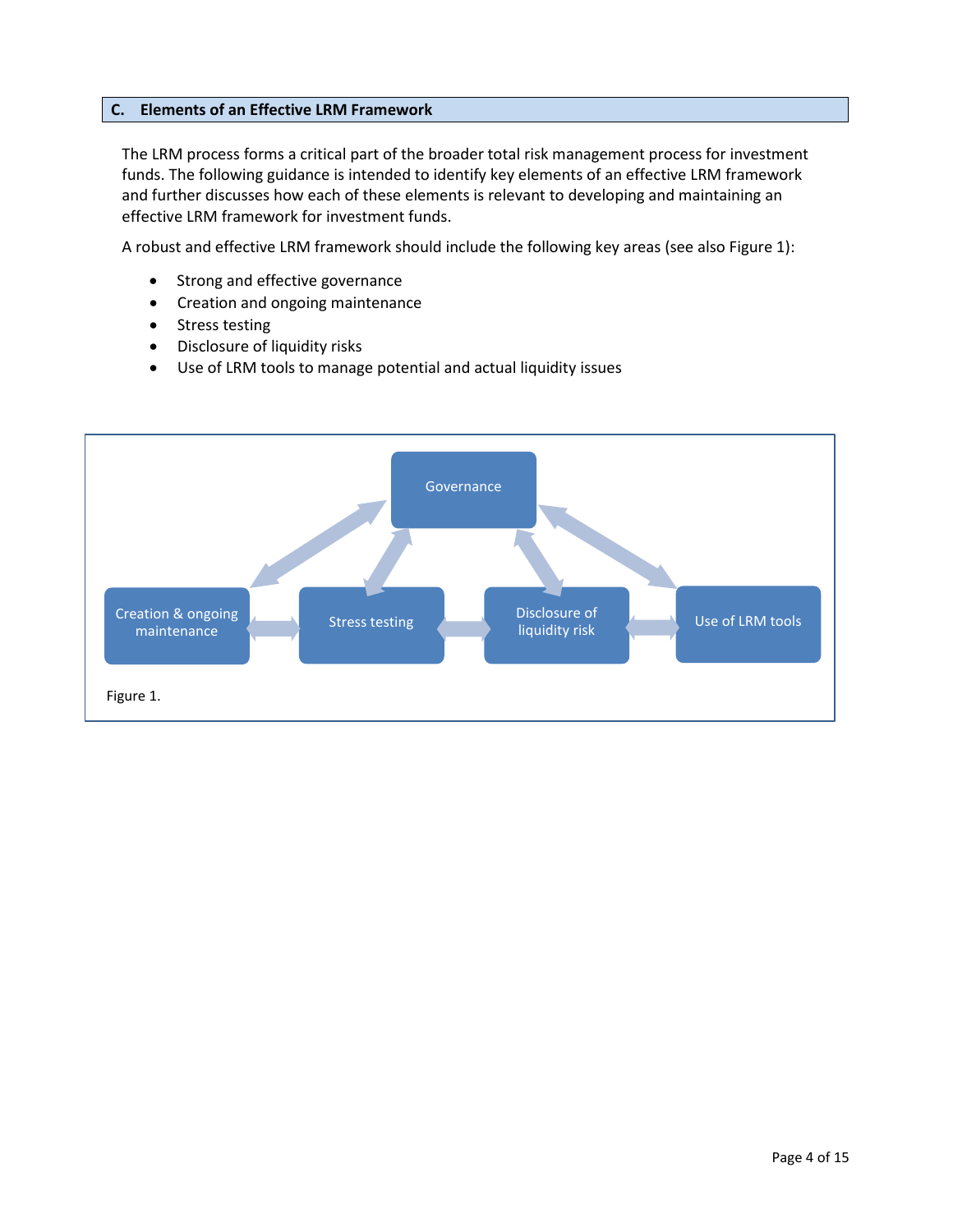### *1. Strong and Effective Governance*



Governance is an essential element for an effective LRM process and provides oversight of the liquidity management of a fund that is independent of the portfolio management function. Since securities legislation does not prescribe detailed requirements pertaining to all aspects of fund governance, in practice, IFMs have the discretion to determine effective LRM governance, which may include separate governance structures for purposes of general fund management and specific risk oversight.

In maintaining an effective LRM framework, an IFM's investment committee, governance committee or other group charged with risk oversight may be formed and have primary responsibility for dealing with material LRM matters. In fulfilling their oversight function, such committee should consider:

- the assessment, monitoring and review of liquidity risk within the LRM framework,
- the effectiveness of the policies and procedures relating to LRM controls, and
- the development and oversight of policies and procedures which set out escalation procedures in the event of a liquidity event.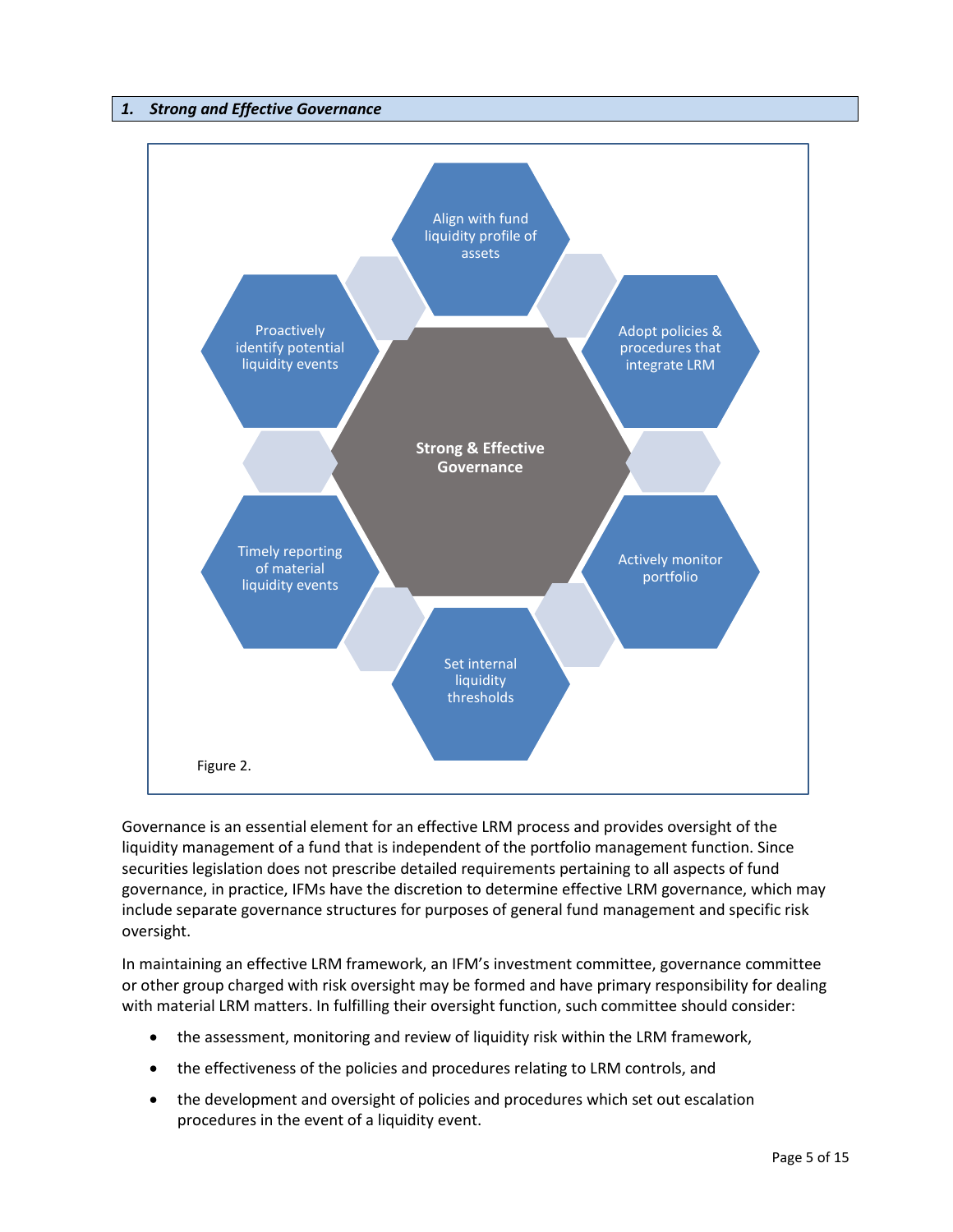IFMs should assess whether an existing governance body or new committee needs to be established to provide adequate oversight over the LRM function, independent of the portfolio management function and for the ongoing management and monitoring of liquidity.

The expertise of the committee members or other working group could be diverse across functions, such as product development, risk management, compliance, portfolio management and fund management.

While we understand that funds may vary in size, operations and organizational structure, the following examples reflect potential responsibilities of an oversight committee as it relates to LRM:

- establishing reporting and escalation procedures for material liquidity events, portfolio valuation issues and deficiencies in internal controls as they relate to LRM,
- considering those circumstances where a liquidity issue may cause a conflict of interest between the fund and the IFM, and whether such situations require escalation or other internal approvals,
- on-going review of LRM policies and procedures, and
- reviewing of all material exception reports for stress testing and working with the portfolio managers to ensure appropriate remedial steps have been taken.

In considering whether the funds they manage have a robust, effective and well-maintained LRM framework in place, IFMs may also need to:

- obtain and assess information from various sources across functions, and
- if not already in place, consider whether new or enhanced reporting and other compliance mechanisms need to be implemented to ensure that the necessary information is being shared with relevant parties within the IFM.

The collection and dissemination of relevant and timely liquidity information will enable IFMs and portfolio managers to better anticipate and deal with liquidity risks in a proactive and orderly manner.

## *2. Creation and Ongoing Maintenance*

The CSA expect IFMs to have LRM processes, policies and procedures in place that are consistent with the IFM Statutory Conduct Standard which applies to them under local securities legislation,<sup>[9](#page-5-0)</sup> as well as with their obligations as registered firms under NI 31-103 and the obligation of the funds under their management to comply with NI 81-102.[10](#page-5-1)

A proper LRM process should begin with the design phase of products to ensure alignment of redemption terms and investment strategy, and from there will continue to take into consideration the lifecycle of the fund, recognizing that the fund's liquidity risk characteristics may change over time, and that LRM needs to remain effective in varied market conditions.

An effective LRM process may include:

• documented policies and procedures that address the fund's key liquidity risks, which could include a description of how these risks are identified, monitored and measured, and the techniques used to manage and mitigate these risks,

<span id="page-5-0"></span><sup>&</sup>lt;sup>9</sup> See footnote 7.

<span id="page-5-1"></span><sup>10</sup> See CSA Consultation Paper 33-403 for further details.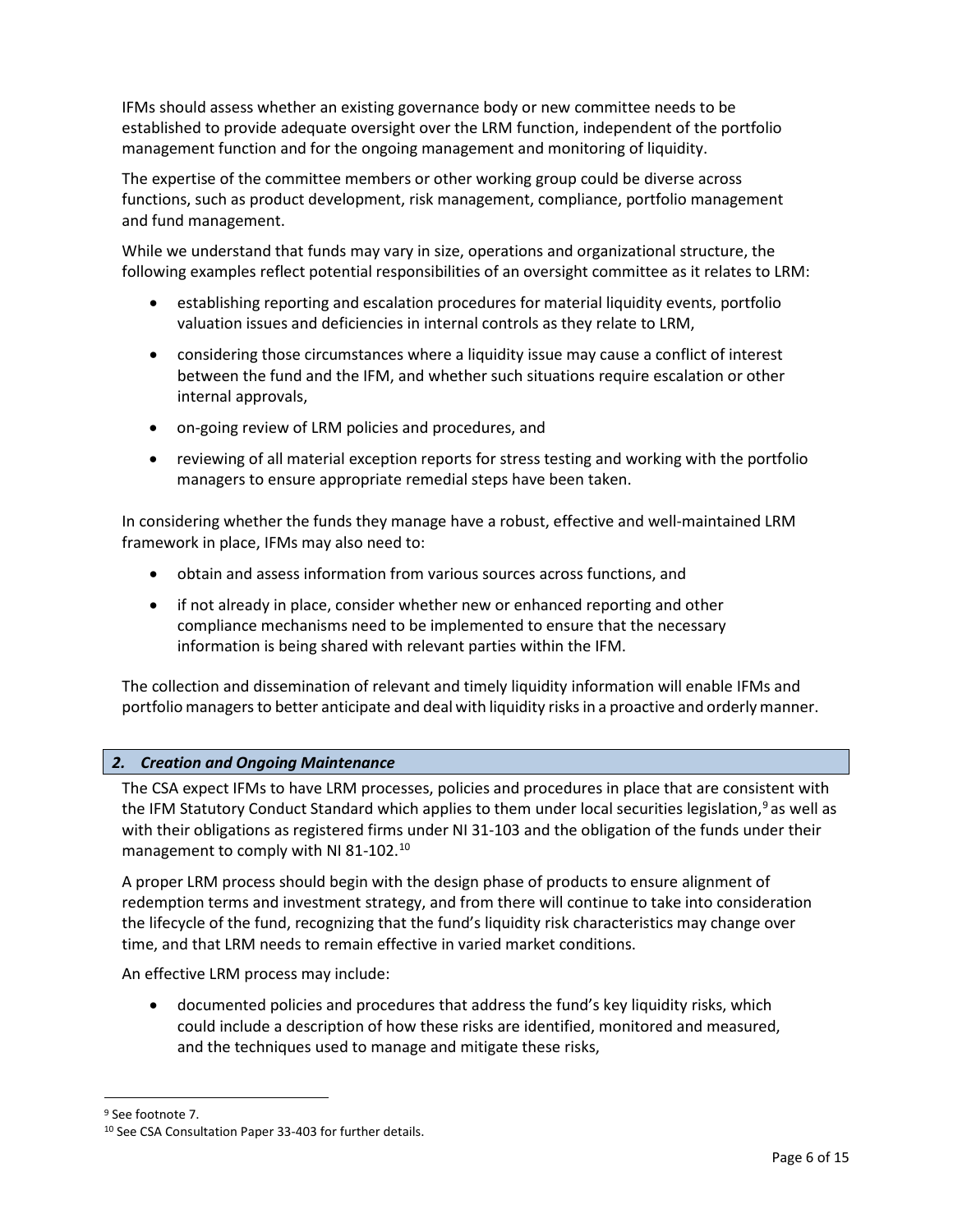- a regular assessment of the liquidity profile of the fund's assets and liabilities taking into consideration current market conditions, redemption activity, and investor behavior, and
- communication and review by senior management and/or relevant personnel on a periodic basis.

The following six principles, and related practical implementation strategies for each, support creating and maintaining an effective LRM framework (see also Figure 2):

## *1. Align the investment objectives, strategy, and redemption policy of the fund with the liquidity profile of the fund's underlying portfolio assets and the redemption demands of the investor base at the design stage and on an ongoing basis*.

- Consider whether investments are aligned with redemption features and investor base of the fund throughout its lifecycle and monitored on a regular basis.
- For example, if a fund holds a substantial amount of investments that are thinly traded, have longer clearing periods or are in emerging markets, the IFM may elect to offer less frequent redemptions.

## *2. Create and adhere to robust policies and procedures that integrate LRM considerations.*

- An effective LRM framework includes comprehensive policies and procedures that fully integrate LRM into investment decisions, including portfolio trading activities.
- Consider whether the stated policies and procedures are aligned with the liquidity profile of the fund and support the overall ability of the fund to meet investor redemption requests and its other obligations.

## *3. Perform active, ongoing portfolio monitoring using qualitative and quantitative metrics to ensure adequate levels of liquidity exist to meet redemption needs and other obligations. All relevant data should be used to actively manage liquidity risks.*

- A fund may regularly review the composition of underlying portfolio assets, including cash and short-term securities with consideration of past redemption activity, distribution channels, investor base, fund performance, fund ownership, and any other special considerations (for example, changing market or other economic factors).
- An effective liquidity assessment may also incorporate identification and monitoring of large redemptions by investors.
- Examples of quantitative metrics used in arriving at a liquidity assessment may include volume metrics, market depth, reasonably anticipated size of trade, as well as third party assessments of liquidity of the underlying portfolio assets.
	- $\circ$  for fixed income funds, examples of quantitative metrics used in arriving at a liquidity assessment may include volume metrics provided by third party trading platforms, broker-dealer quotes, volatility, bid-ask spreads, fund holdings relative to outstanding issue size, and other internal estimates such as market depth.
- Examples of qualitative metrics used in a liquidity assessment may include the credit quality of underlying portfolio assets, investor concentration in the fund, investor profile, industry risk, geographic risk and the specific terms and conditions of underlying portfolio securities.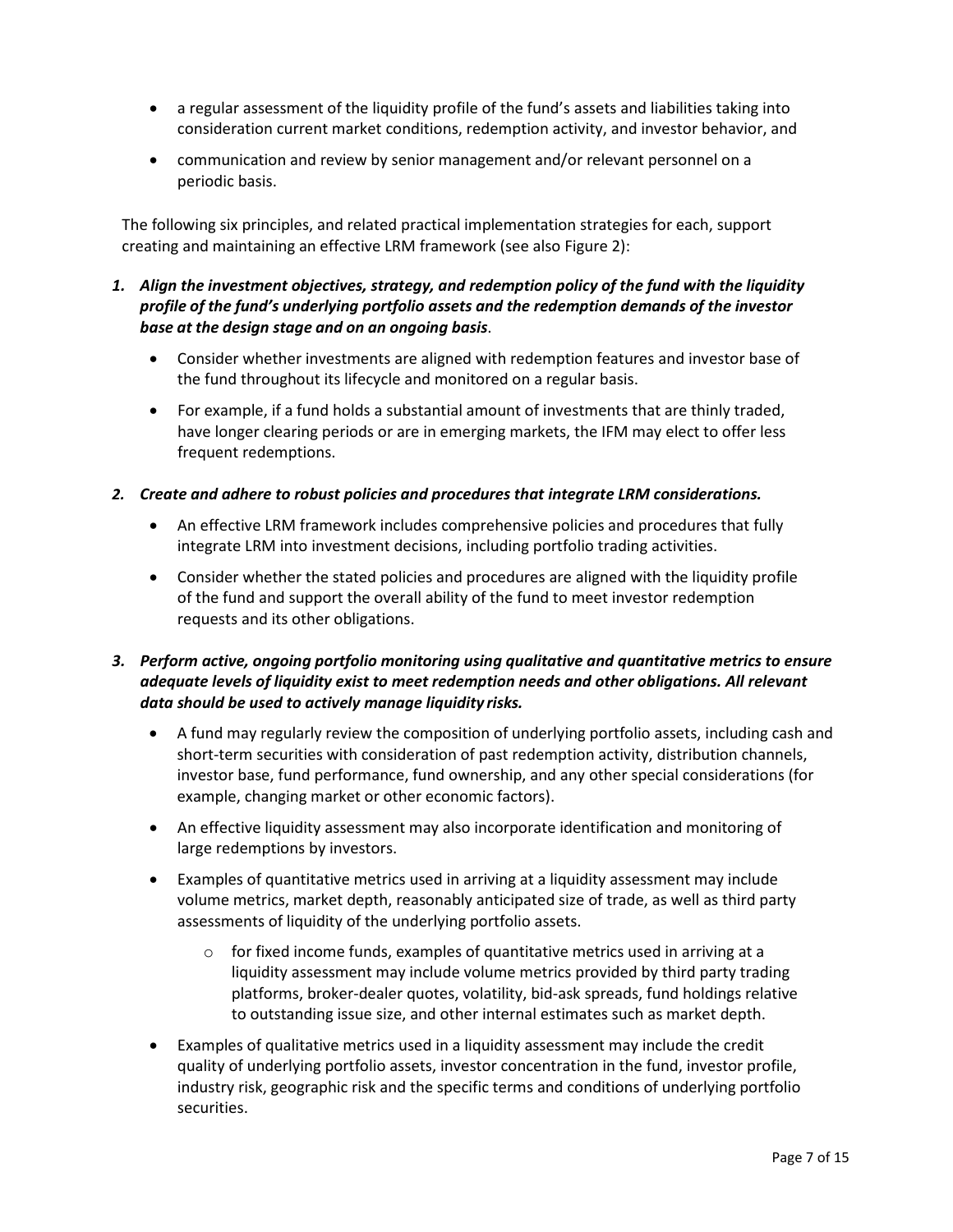- *4. Set internal liquidity thresholds and targets that management of the fund can use to assess the liquidity profile of a fund and make any necessary adjustments.*
	- Establish effective internal liquidity thresholds that are proportionate to the redemption obligations and liabilities of the fund.
	- For example, in addition to ensuring compliance with the illiquid asset restrictions under NI 81- 102, a fund may elect to impose an internal limit (min/max) of underlying portfolio assets that could be convertible to cash in a certain number of days and classify those assets accordingly. These internal liquidity thresholds would be monitored on a regular basis.

## *5. Report material liquidity events in a timely manner for consideration by relevant personnel of the IFM.*

- Internal LRM reports contain sufficient information to understand the liquidity issues, actions taken and whether any further actions or approvals are necessary.
- Funds may implement early and timely identification of significant redemption requests in their reporting framework for further consideration and potential action.

## *6. Where possible, identify emerging liquidity concerns and potential liquidity shortages.*

- Although funds may not predict or foresee all liquidity events, monitoring market conditions and early identification of the resulting impact on a fund's portfolio, including potential liquidity shortages, will support effective management of a fund's liquidity risks.
- A firm's LRM policies and procedures may also outline procedures before and after a liquidity shortage occurs, and also identify when the use of LRM tools may be appropriate.



While conducting stress testing is not specifically required under securities legislation, the guidance in this section identifies some of the key factors to consider when conducting stress testing.

Stress tests are important validation tools that enable a fund to assess the liquidity of its underlying portfolio assets, relative to the redemption flows under various market conditions and may be included as part of an effective LRM process to ensure that funds are prepared to respond appropriately to liquidity risks.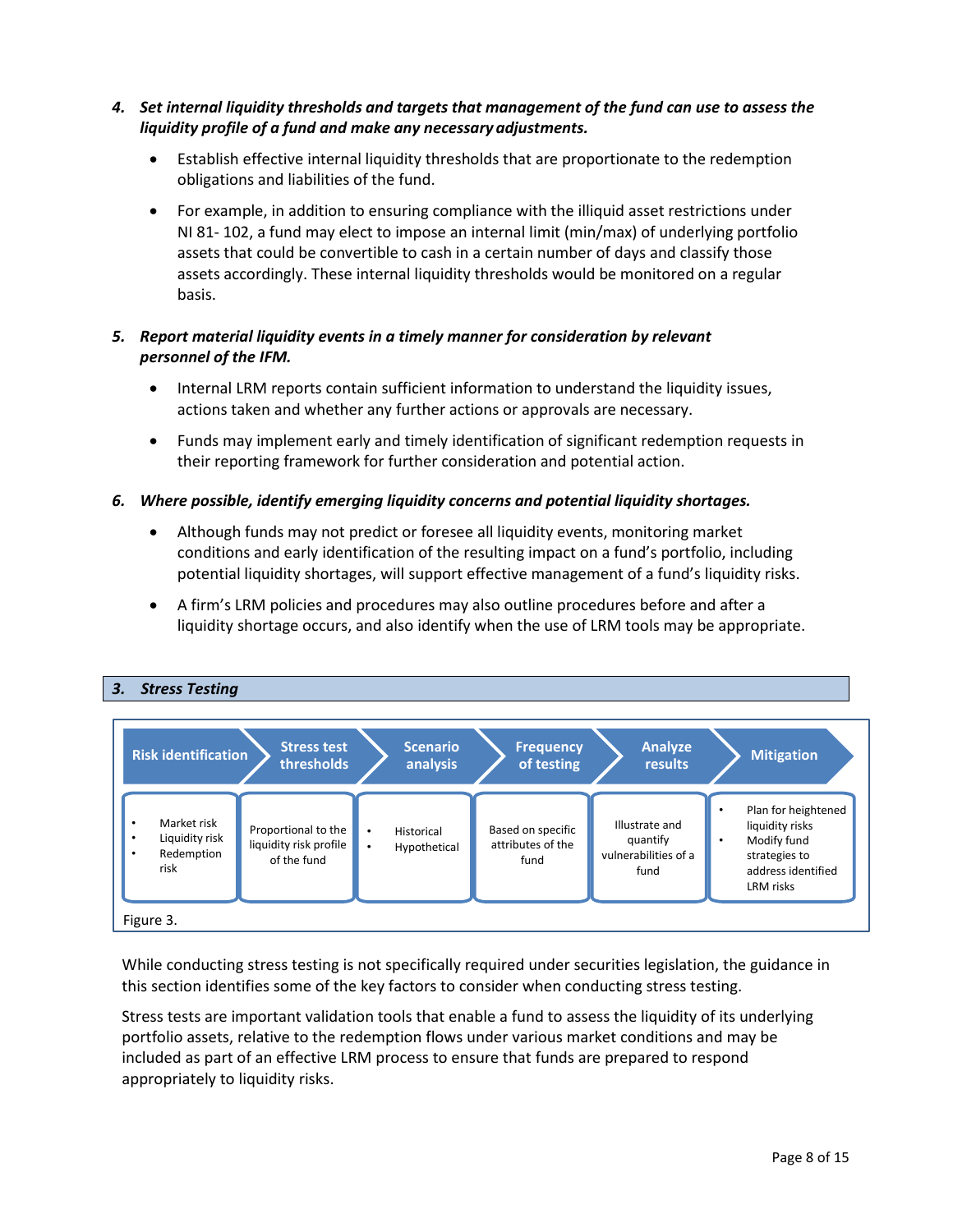Stress testing simulates stressed events and market conditions and liquidity events in order to understand their implications on the fund's ability to meet redemption requests. While effective stress testing will likely be independent from the portfolio management function, it is acknowledged that this may not be possible in a smaller fund. An effective stress test will depend on the ability to create meaningful and relevant stress scenarios based on the use of reliable, relevant and current data. Funds that adopt stress testing may benefit from written stress testing policies that are reviewed and approved regularly.

There may be different ways to incorporate stress testing or scenario testing into the LRM framework. Stand-alone stress testing processes may be included as part of the overall LRM compliance function to measure the effect of significant one-off transactions. Certain historical stress or scenario data points may also be directly built into establishing operational liquidity thresholds and/or targets, such as largest redemptions (historic stress test) or largest client redemptions (scenario stress test).

The stress testing process is summarized in Figure 3 and described in more detail below.

## *Identification of Risks*

The identification of key risks includes but is not limited to, market and redemption risk.

Market risk reflects the potential loss due to factors that affect the overall performance of the financial markets, such as movements in interest rates, recessions or geopolitical events.

Redemption risk reflects the potential for an unusual amount of redemptions to occur in a limited period of time.

While not an exhaustive list, a fund may also choose to incorporate one or more of the following events or risks in their stress testing, which may affect the fund or underlying portfolio assets held by the fund:

- general market stress or disruption $11$
- market stress affecting a class or subclass of assets
- interest rate risk
- credit risk
- reputational risk
- redemption risk
- geopolitical risk
- other sources of liquidity risk

Stress tests that anticipate reasonably foreseeable stressed market conditions and include relevant risk factors to which the fund could be exposed, may be most useful. Effective stress testing would also be proportionate to the liquidity risk profile of the fund.

## *Scenario Analysis*

Stress tests can cover a range of scenarios that reflect a spectrum of events and severity levels. The complexity can range from a simple sensitivity test (using a single factor) to complex stress tests (using multiple factors), which aim to assess the impact of severe events. While stress test scenarios can take on a variety of forms, it is important that they are diverse and reflect material risks relevant to the fund. IFMs should incorporate reliable and up-to-date market information and may take into

<span id="page-8-0"></span><sup>&</sup>lt;sup>11</sup> For example, with the recent COVID-19 pandemic, we experienced reduced market trading, significant market volatility and other market disruptions.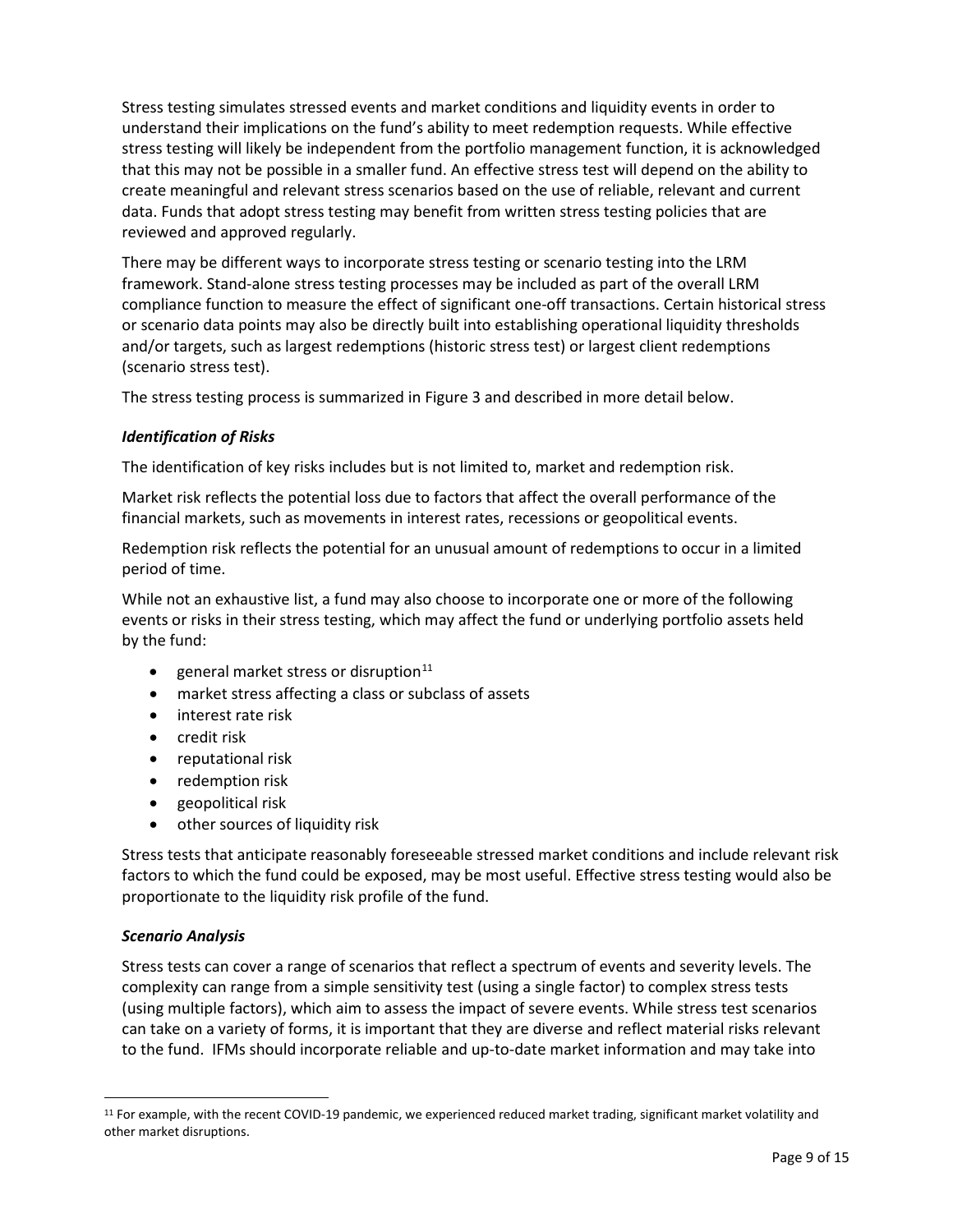account the behavior of other market participants, whose actions may separately or collectively have an effect on the liquidity of the fund and/or its underlying portfolio assets.

When conducting a scenario analysis, IFMs may consider a number of factors including:

- downgrade of credit rating of an underlying portfolio asset or of the issuer of the underlying portfolio asset,
- changes in interest rates,
- widening of bid-ask spreads, and
- economic shocks.

For example, the following factors may result in a change in liquidity:

- a significant decrease in trading volumes and the widening of the bid-ask spreads can result in a decrease in the liquidity of the underlying portfolio assets,
- an unexpected downgrade of a fixed income security may lead to market uncertainty about the credit quality of an underlying portfolio asset which would then decrease the liquidity of the underlying portfolio asset,
- a sharp increase in interest rates for fixed income funds will result in a potential reduction in the valuation of the underlying fixed income portfolio, which in turn may lead investors to redeem units due to portfolio losses, and
- disruptive and volatile markets may impact the valuation and time that may be needed to dispose of underlying portfolio assets, which may decrease liquidity of the fund portfolio.

Staff acknowledge the ability to accurately forecast the number of days to liquidate asset positions and to reliably forecast investor redemption requests has limitations. Stress testing can help IFMs exercise their professional judgement to make decisions that are in the best interest of investors, but it is not a substitute for this responsibility.

There are typically two forms of stress testing used: historical and hypothetical scenarios.

**Historical stress testing** is backward looking and is based on the use of historical statistical events to assess risk, with the objective of quantifying the impact of an event (i.e., the dot-com crash in 2000 or the global financial crisis of 2008-2010) on the liquidity of a fund.

Further factors to consider for historical stress testing scenario analysis may include:

- comparison of historical cash flows with industry-wide cash flows for funds of similar size and strategy,
- redemption activity of the largest investor or group of investors,
- redemption activity during stress conditions (with varying percentages of redemption requests), and
- historical redemption patterns.

**Hypothetical stress testing** is forward looking and measures the potential impact of an event which has not yet occurred.

Further factors to consider for hypothetical stress testing scenario analysis may include:

• individual or a combination of factors, such as interest rate changes, increased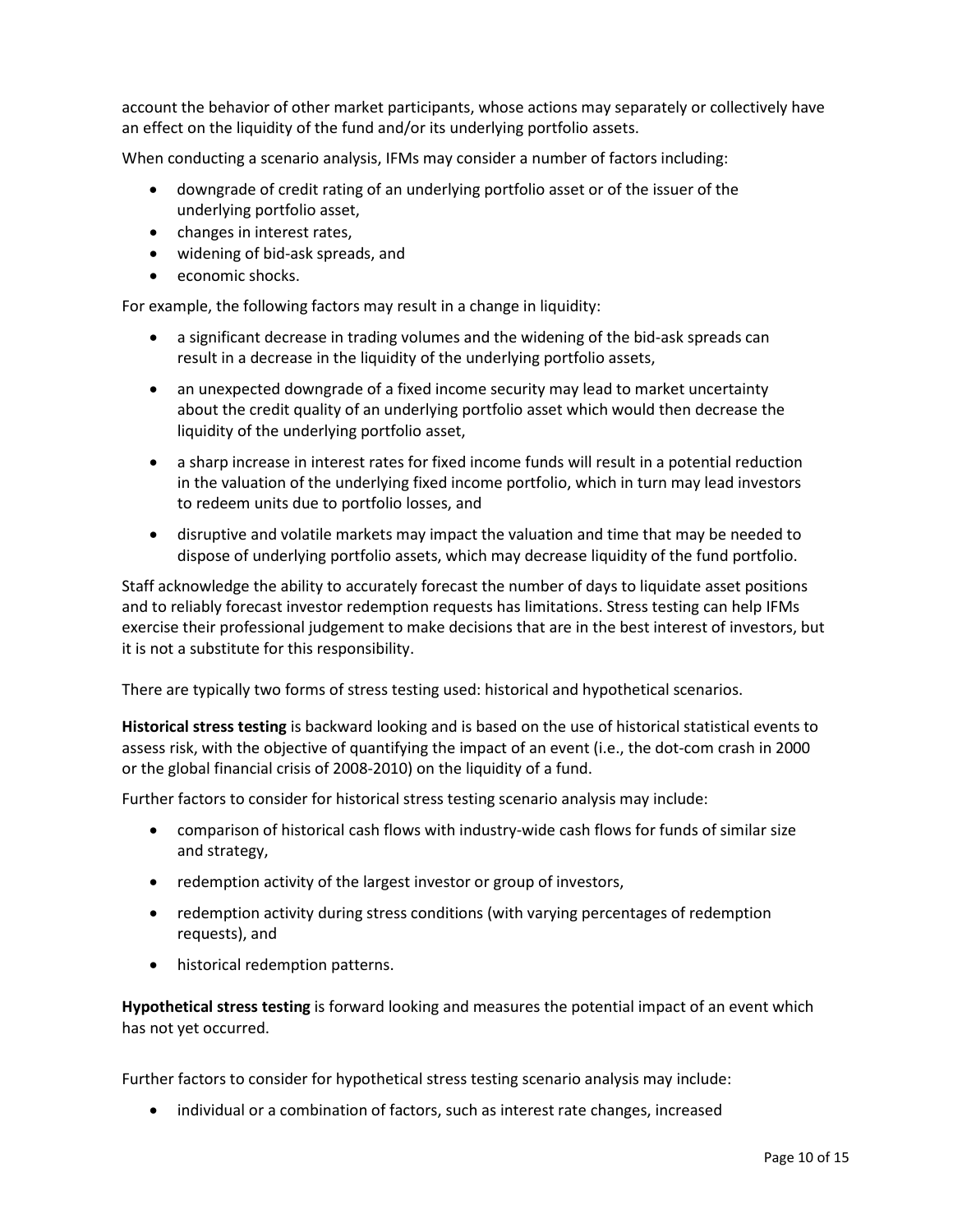redemption requests, and decrease in sales,

- changing investors, markets, or investment portfolio composition, and
- the potential for counterparty default (i.e., if collateral holdings are a significant percentage of a fund's assets and the counterparty either fails to meet payment obligations or terminates derivative contracts earlier than expected).

#### *Frequency of stress testing*

The frequency of stress testing will also need to be determined and may depend on the specific attributes of a fund, such as:

- size of the fund,
- nature of the underlying portfolio assets,
- redemption frequency,
- investment strategy,
- investor base, and
- market conditions.

### *Stress Testing Results*

Stress testing results may be documented, analyzed, communicated and shared with relevant personnel to illustrate and quantify the vulnerabilities of a fund.

Stress testing results may:

- help ensure the fund is sufficiently liquid,
- strengthen the manager's ability to manage fund liquidity in the best interests of investors,
- include planning for periods of heightened liquidity risk,
- help identify potential liquidity weaknesses, and
- assist risk management monitoring and decision-making.

The committee overseeing liquidity risk matters should be informed of the stress testing results and any related actions taken, such as underlying portfolio asset changes.

### *4. Disclosure of Liquidity Risks*

#### *Prospectus Disclosure*

Funds must provide full, true and plain disclosure of material risks associated with an investment in the fund in the prospectus. [12](#page-10-0) This includes material liquidity risks.

The fund's prospectus requires disclosure of specific information concerning any material risks associated with an investment in a mutual fund.<sup>[13](#page-10-1)</sup> Staff is of the view that liquidity risk may be a material risk of a fund. Investors may find disclosure around the actions to be taken by a fund in the event of a liquidity problem to be useful and informative. The fund's prospectus also requires disclosure that under extraordinary circumstances, the rights of investors to redeem securities may

<span id="page-10-1"></span><span id="page-10-0"></span><sup>&</sup>lt;sup>12</sup> Or other documents for funds that are not in continuous distribution.<br><sup>13</sup> Item 9, Part B of Form 81-101F1 *Contents of Simplified Prospectus* (**Form 81-101F1**); see also Item 12.1 of Form 41-101F2 *Information required in an Investment Fund Prospectus* (**Form 41-101F2**).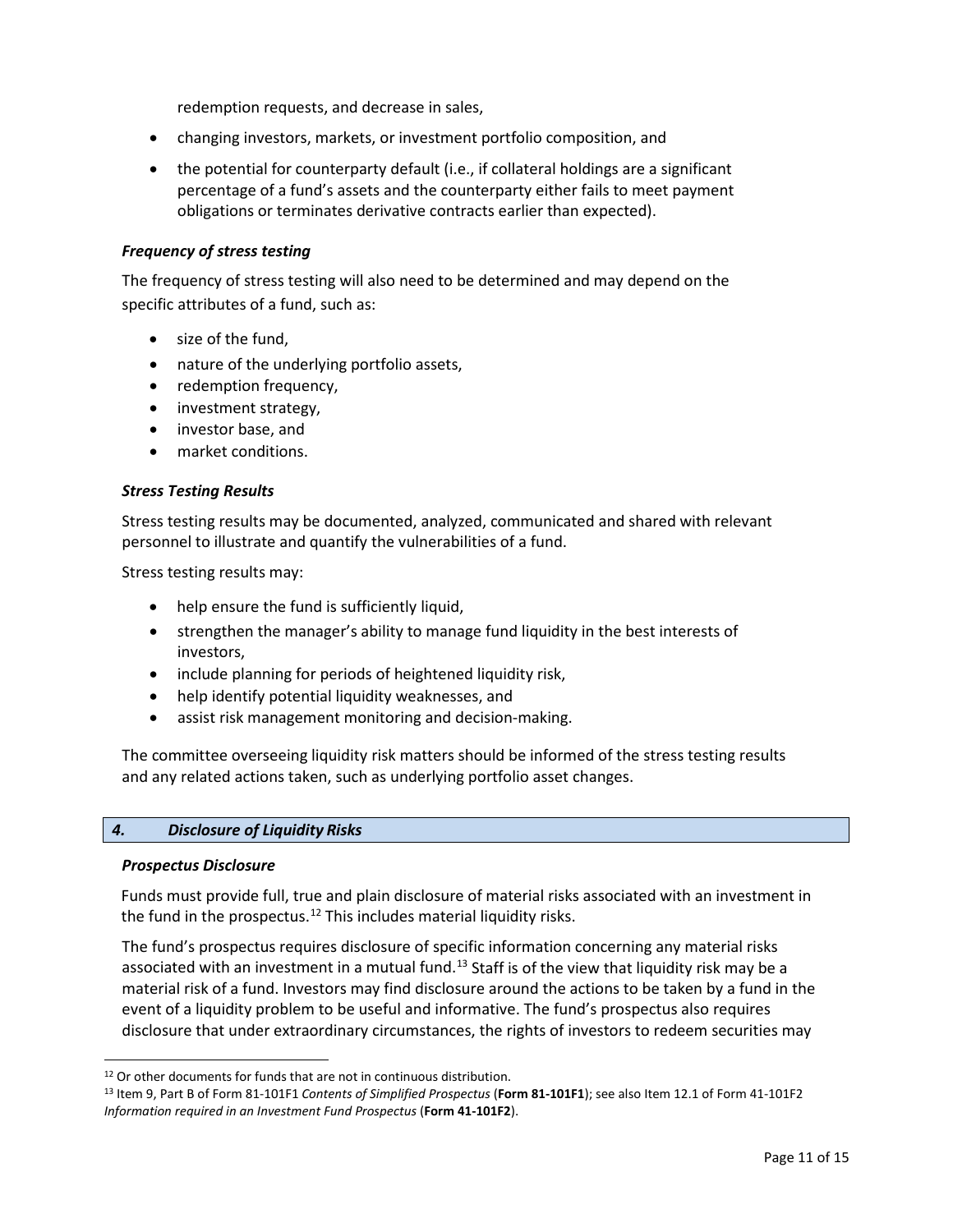be suspended by the mutual fund, and a description of the circumstances when the suspension of redemption rights could occur. [14](#page-11-0)

If a fund has a small number of large investors, consider the need for large redemption risk disclosure, which would include disclosing what the fund intends to do if faced with large redemptions.

### **Example – Large Redemptions Risk Disclosure**

ABC Fund may have one or more investors who hold a significant number of units. For example, two financial institutions may have a significant principal investment. If a financial institution makes a large redemption request, ABC Fund may be required to sell underlying portfolio assets so that it can meet the redemption obligations. This sale may impact the market value of those portfolio investments and it may potentially impact remaining investors of ABC Fund. Large redemption requests for institutional investors could force ABC Fund to terminate. The fund may agree with the large institutional investor to make part of the redemptions in-kind, by transferring assets of an equal value to the large redeeming investor, if assets of the fund cannot be sold at advantageous prices without a significant impact to the value of the asset.

## *Annual Information Form*

A fund's annual information form (**AIF**) requires detailed information concerning the governance of the mutual fund. This may include, among other items, information concerning: (i) the group responsible for fund governance, including disclosure of whether any members of this group are independent of the portfolio management function and (ii) policies and procedures of the fund or its manager relating to risk management controls, and if a fund manager does not have written policies and procedures around LRM, then this should be disclosed to investors. [15](#page-11-1)

#### **Example – AIF Disclosure**

Fund X has an LRM committee that is responsible for the oversight of policies and procedures related to LRM. This committee is comprised of at least one member who is independent of portfolio management, in addition to representatives from the fund manager, the portfolio manager, compliance, and product development, each of whom has relevant subject matter expertise. LRM is part of the fund's broader risk management process which includes documented internal policies pertaining to the measurement, monitoring, mitigation and reporting of liquidity risks within the fund.

## *Continuous Disclosure*

Disclosure of liquidity risks and events enhances an investor's understanding of the performance of the LRM process. A fund's management report of fund performance requires a discussion of how changes to the fund over the financial year affected the overall risk of investing in the investment fund. [16](#page-11-2)

Funds should consider disclosing any significant liquidity challenges faced over the relevant period, how those challenges affected the fund and how they were addressed. A narrative discussion of the changes in the risk level of a fund over a financial reporting period due to changes in market conditions, significant redemptions, or liquidity of the underlying portfolio assets may be informative

 <sup>14</sup> Item 6(2), Part A of Form 81-101F1.

<span id="page-11-1"></span><span id="page-11-0"></span><sup>15</sup> Item 12 of Form 81-101F2 *Contents of Annual Information Form*.

<span id="page-11-2"></span><sup>16</sup> Item 2.2, Part B of Form 81-106F1 *Contents of Annual and Interim Management Report of Fund Performance*.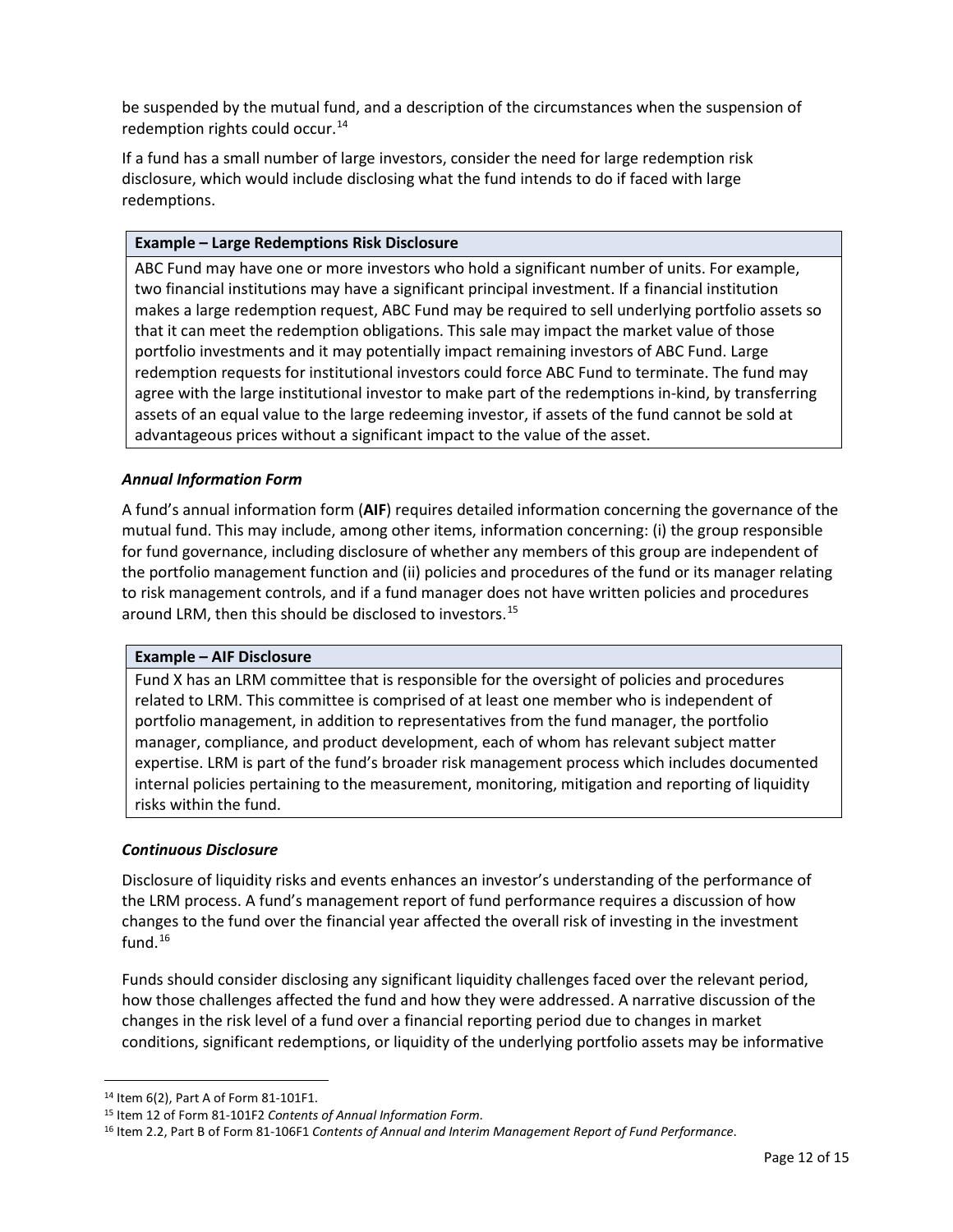for investors. Such disclosure may be meaningful to investors because it enables investors to understand the operation and effectiveness of the fund's LRM practices and the overall framework. All funds are reminded of their timely reporting obligations, which may include the disclosure of material liquidity events or risks affecting the fund.

### *5. LRM Tools*

IFMs have various tools and techniques that can be employed to manage liquidity during stressed market conditions. While certain of these are specifically provided for under securities legislation (for example, suspension of redemptions under section 10.6 of NI 81-102), other liquidity tools that are not specifically provided for in securities legislation may require exemptive relief from NI 81-102 in order to use them.

Although not frequent, there are circumstances where a confluence of market forces may cause a fund to use LRM tools to aid in the ongoing liquidity management of the fund. In such scenarios, the activation of such tools should be subject to the consideration of certain overarching principles:<sup>[17](#page-12-0)</sup>

**Exceptional circumstances** – the use of a mechanism that affects redemption rights is only justified in open-ended funds in exceptional circumstances. Generally, they should be used sparingly and be temporary in nature. Moreover, exceptional circumstances are rare, such as where a fair and robust valuation of the assets (e.g. lack of liquidity in the market place which could include certain forced asset sale scenarios), in which the fund is invested is difficult or impossible to carry out, or where redemption demands are so large/exceptional that liquidity cannot be raised in the timeframe required to meet the demands.

**Best interest of investors** – the use of such extraordinary tools must be in the best interest of the fund investors collectively. The fund should only use such tools when it is in the interest of investors and when the fair and equal treatment of incoming, ongoing and outgoing investors is maintained. Firms should always consider what is best for investors (new and old) when making the decision to implement such tools.

CSA Staff will consider whether to permit the use of liquidity tools that do not comply with NI 81-102 on a case by case basis. We encourage IFMs to contact their principal regulator on a timely and proactive basis and apply for exemptive relief as needed.

#### **D. Conclusion**

Effective LRM is an essential element of the management of an investment fund. If a fund does not manage its liquidity risk properly, there could be adverse outcomes for the fund and its investors. For this reason, taking a proactive and preventative approach to LRM is critical to ensuring that this risk is appropriately managed and dealt with in a timely manner, as it is very challenging to address material liquidity problems after they occur.

The CSA expects each IFM to establish and maintain an effective LRM framework that is consistent with its compliance with the IFM Statutory Conduct Standard and its obligations under NI 31-103, as well as ensuring that the investment funds it manages comply with their obligations under NI 81-102. The incorporation of an effective LRM framework into the IFM's broader risk management systems will help promote the interests of the fund's securityholders by reducing the risk of material liquidity

<span id="page-12-0"></span> <sup>17</sup> IOSCO "*Open-ended Fund Liquidity and Risk Management – Good Practices and Issues for Consideration*" [https://www.iosco.org/library/pubdocs/pdf/IOSCOPD591.pdf.](https://www.iosco.org/library/pubdocs/pdf/IOSCOPD591.pdf)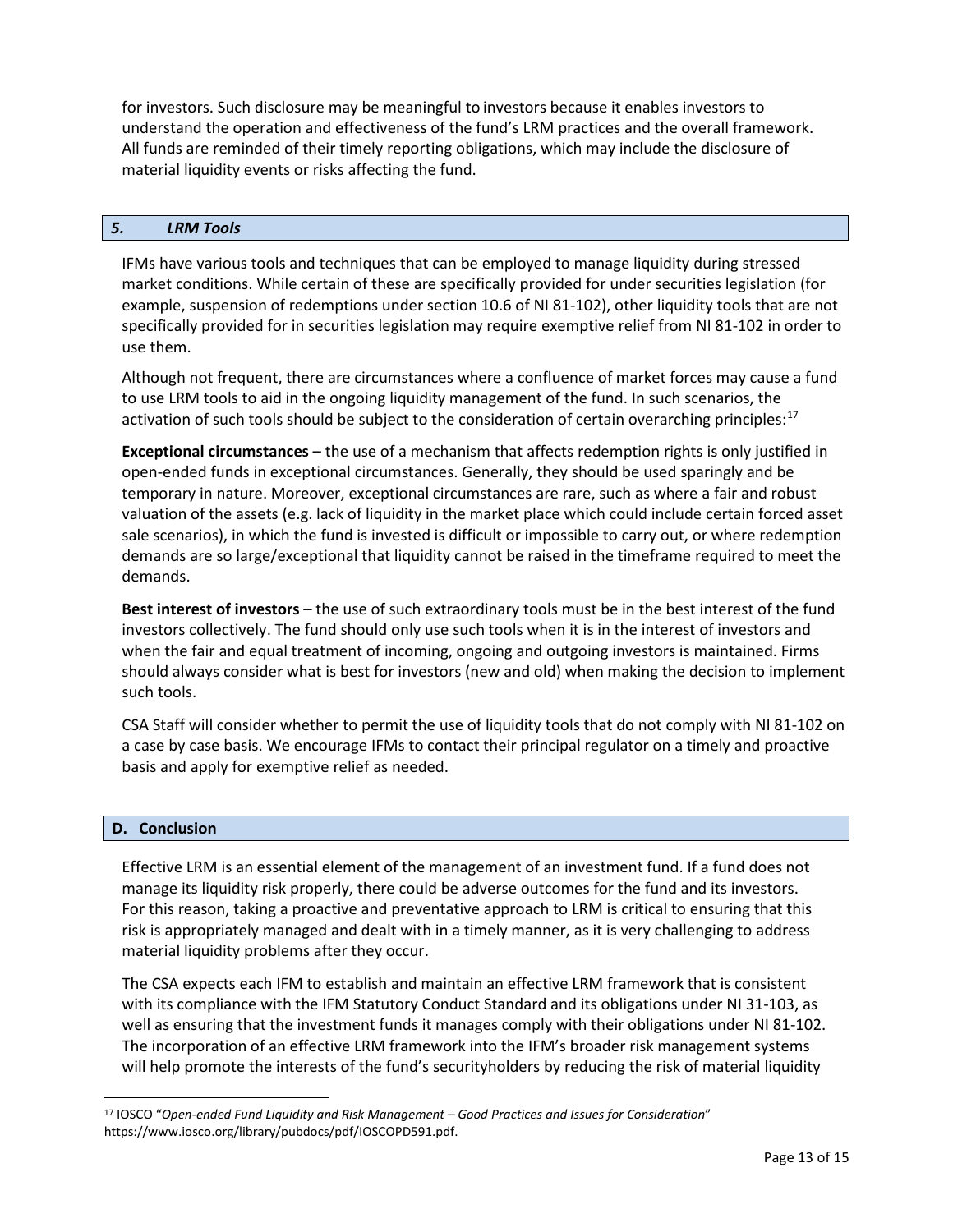mismatches and thereby mitigate the risk of the fund being unable to satisfy redemption requests.

The CSA will continue to monitor LRM of funds as part of our ongoing continuous disclosure review program and consider future policy initiatives as needed. We also encourage IFMs experiencing liquidity concerns to proactively approach their principal regulator.

#### **Questions**

Please refer your questions to any of the following:

| Neeti Varma                                                                                  | <b>Ritu Kalra</b>                                                            |
|----------------------------------------------------------------------------------------------|------------------------------------------------------------------------------|
| Manager, Investment Funds and Structured<br><b>Products Branch</b>                           | Senior Accountant, Investment Funds and<br><b>Structured Products Branch</b> |
| <b>Ontario Securities Commission</b>                                                         | <b>Ontario Securities Commission</b>                                         |
| 416-593-8067                                                                                 | 416-593-8063                                                                 |
| nvarma@osc.gov.on.ca                                                                         | rkalra@osc.gov.on.ca                                                         |
|                                                                                              |                                                                              |
| <b>Stephanie Tjon</b>                                                                        | <b>George Hungerford</b>                                                     |
| Senior Legal Counsel (Secondment), Investment<br><b>Funds and Structured Products Branch</b> | Senior Legal Counsel<br><b>Corporate Finance Division</b>                    |
|                                                                                              |                                                                              |
| <b>Ontario Securities Commission</b>                                                         | <b>British Columbia Securities Commission</b>                                |
| 416-593-3655                                                                                 | 604-899-6690                                                                 |
| stjon@osc.gov.on.ca                                                                          | ghungerford@bcsc.bc.ca                                                       |
|                                                                                              |                                                                              |
| <b>Chad Conrad</b>                                                                           | <b>Brandon Rasula</b>                                                        |
| Senior Legal Counsel                                                                         | Legal Counsel                                                                |
| Corporate Finance                                                                            | Corporate Finance                                                            |
| Alberta Securities Commission                                                                | Alberta Securities Commission                                                |
| 403-297-4295                                                                                 | 403-355-6298                                                                 |
| chad.conrad@asc.ca                                                                           | brandon.rasula@asc.ca                                                        |
|                                                                                              |                                                                              |
| <b>Gabriel Chénard</b>                                                                       | <b>Olivier Girardeau</b>                                                     |
| <b>Senior Policy Analyst</b>                                                                 | Senior Analyst                                                               |
| <b>Investment Funds Oversight</b>                                                            | Investment Funds Oversight                                                   |
| Autorité Des Marchés Financiers                                                              | Autorité Des Marchés Financiers                                              |
| 514-395-0337 ext. 4482                                                                       | 514-395-0037 ext. 4334                                                       |
| Toll-free: 1 800 525-0337, ext. 4482                                                         | Toll-free: 1 800 525-0337, ext. 4334                                         |
| Gabriel.Chenard@lautorite.gc.ca                                                              | Olivier.Girardeau@lautorite.qc.ca                                            |